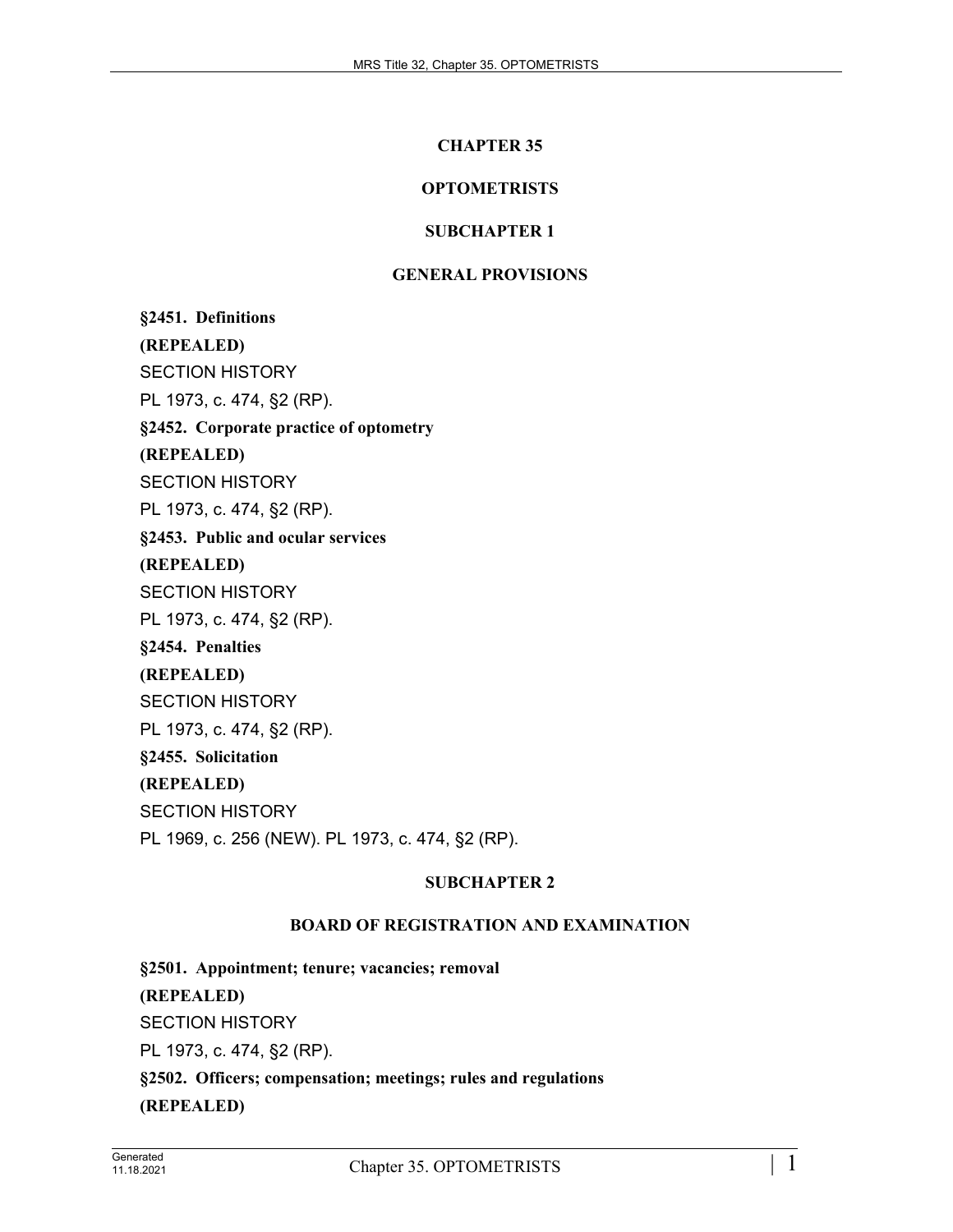SECTION HISTORY PL 1967, c. 125, §1 (AMD). PL 1973, c. 474, §2 (RP). **§2503. Annual reports (REPEALED)** SECTION HISTORY PL 1973, c. 474, §2 (RP).

# **SUBCHAPTER 3**

# **REGISTRATION**

**§2551. Registration required (REPEALED)** SECTION HISTORY PL 1973, c. 474, §2 (RP). **§2552. Examination; fees; registration (REPEALED)** SECTION HISTORY PL 1973, c. 474, §2 (RP). **§2553. License fees (REPEALED)** SECTION HISTORY PL 1967, c. 125, §2 (AMD). PL 1973, c. 474, §2 (RP). **§2554. Reciprocity (REPEALED)** SECTION HISTORY PL 1973, c. 474, §2 (RP). **§2555. Display of certificates (REPEALED)** SECTION HISTORY PL 1973, c. 474, §2 (RP). **§2556. Refusal, suspension or revocation of certificates (REPEALED)** SECTION HISTORY PL 1973, c. 474, §2 (RP). **§2557. Educational programs (REPEALED)** SECTION HISTORY